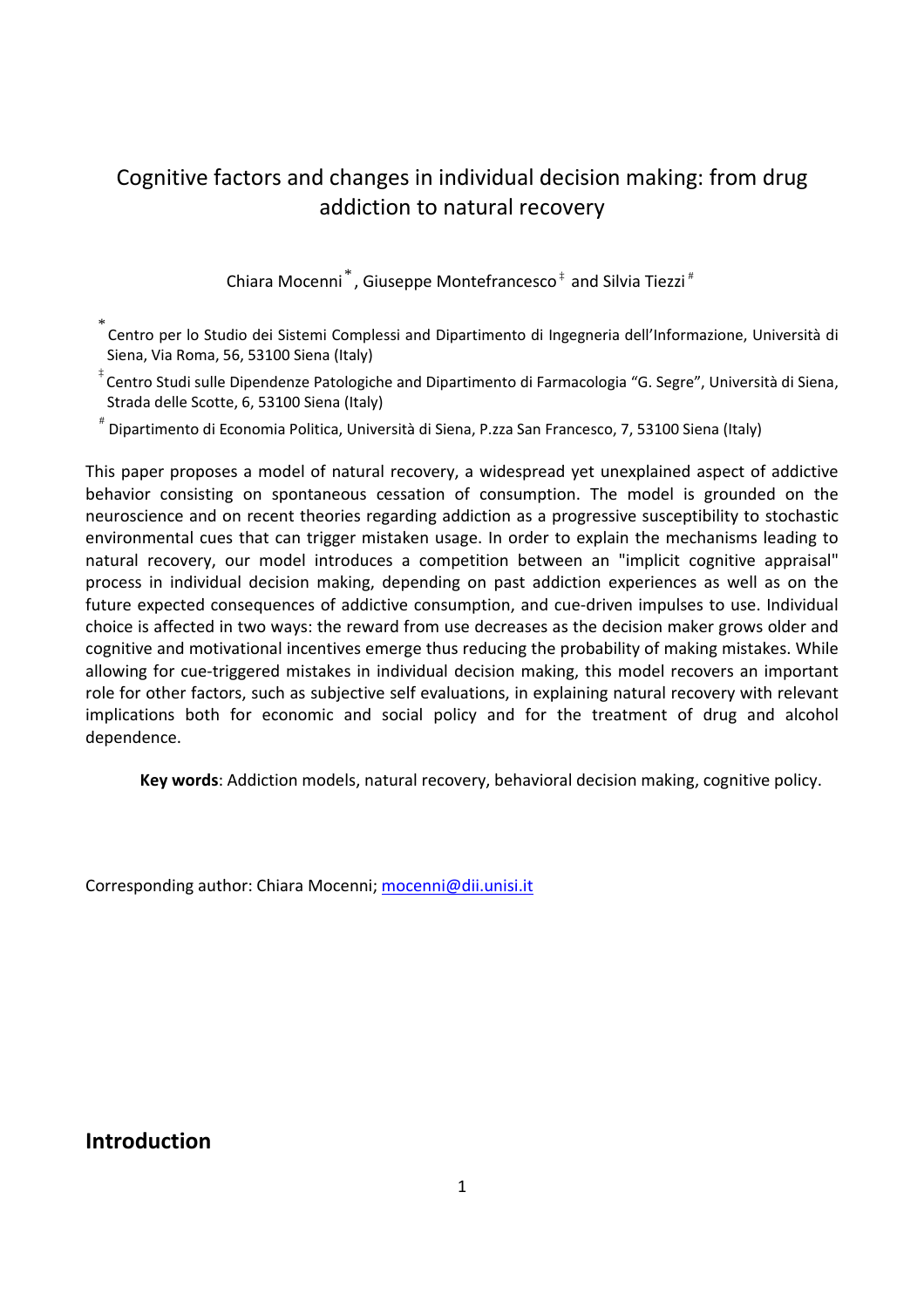Neuroscience and clinical practice have shown that addictive substances systematically interfere with the proper operation of a process used by the brain to forecast near term hedonic rewards and their repeated use leads to strong impulses towards consumption that may interfere with higher cognitive control. In this case individual consumption choices are sometimes driven by a rational decision making process, sometimes by strong impulses leading to mistakes, i.e. to a divergence between choices and preferences.

Although addiction is defined as a chronic and persistent disease by the scientific community (see e.g. the American Psychological Association's Diagnostic and Statistical Manual of Mental Disorders, known as the DSM‐IV), recent longitudinal studies have called into question whether this is an accurate representation (Slutske, 2006). Clinical practice shows that natural recovery characterizes a substantial fraction of individuals with a history of pathological addiction and that this is not an infrequent pattern of behavior in long term addicts. Yet the reasons for it are still to be understood.

This paper tries to suggest what are the main mechanisms involved in solving the interesting puzzle of natural recovery from addiction. Specifically, our main purpose is to identify the main determinants of natural recovery and to highlight its dynamics. The key process involves a mechanism that we call "Implicit Cognitive Appraisal" function incorporating future expected losses as well as the past addiction history. Such process leads to a reduction of the payoff from use as the decision maker grows older and it increases cognitive incentives competing with the basic hedonic forecasting mechanism (HFM henceforth), thus reducing the probability of making mistakes. We also explore the role of other factors, such as learning and individual heterogeneity. Natural recovery is the result of two mechanisms: a physical maturation process combined with increased awareness of the negative consequences of past, current and future substance abuse. As a consequence policy measures should be addressed to the youngest groups of consumers to compensate for the lack of maturity which, at older ages, may spontaneously activate the mechanisms triggering remission from addiction.

Thus our model may have important clinical and policy implications, because it places a high value on measures that increase the likelihood of successful self‐regulation without forcing particular choices and eventually leading to natural recovery (Bernheim and Rangel, 2005, p. 136).

# **The neuroscience of addictive behavior**

In human beings drugs produce an increase of dopamine concentration at target‐cells' receptor levels, as they stimulate the nigrostriatal (controlling motor coordination) and corticolimbic (controlling emotions and cognitive abilities) dopaminergic systems (Wise, 2004).

Once these systems are engaged by natural rewards (food or sex for example) or by addictive substances (Kelley, 2004; Nestler, 2005) dopamine release in the nucleus accumbens and in other cerebral sites increases causing specific emotional states (for example, euphoria) that are powerful drivers and reinforce that behavior. Addictive substances have an advantage over natural rewards: they produce a higher dopamine concentration by stimulating the (wanting) system more powerfully and for longer periods (Hyman, 2005). The individual is thus induced to repeat such positive experiences (or avoid them when negative), precisely because he associates the specific function to its hedonic responses (Kelley and Berridge, 2002; Bechara, 2005; Kalivas and Volkow, 2005).

However, there is another important difference between natural rewards and drugs of abuse. In the case of natural rewards, a habit develops after repeated use which reduces the importance of the experiential act. In other words the quality and quantity of the gained pleasure diminishes. On the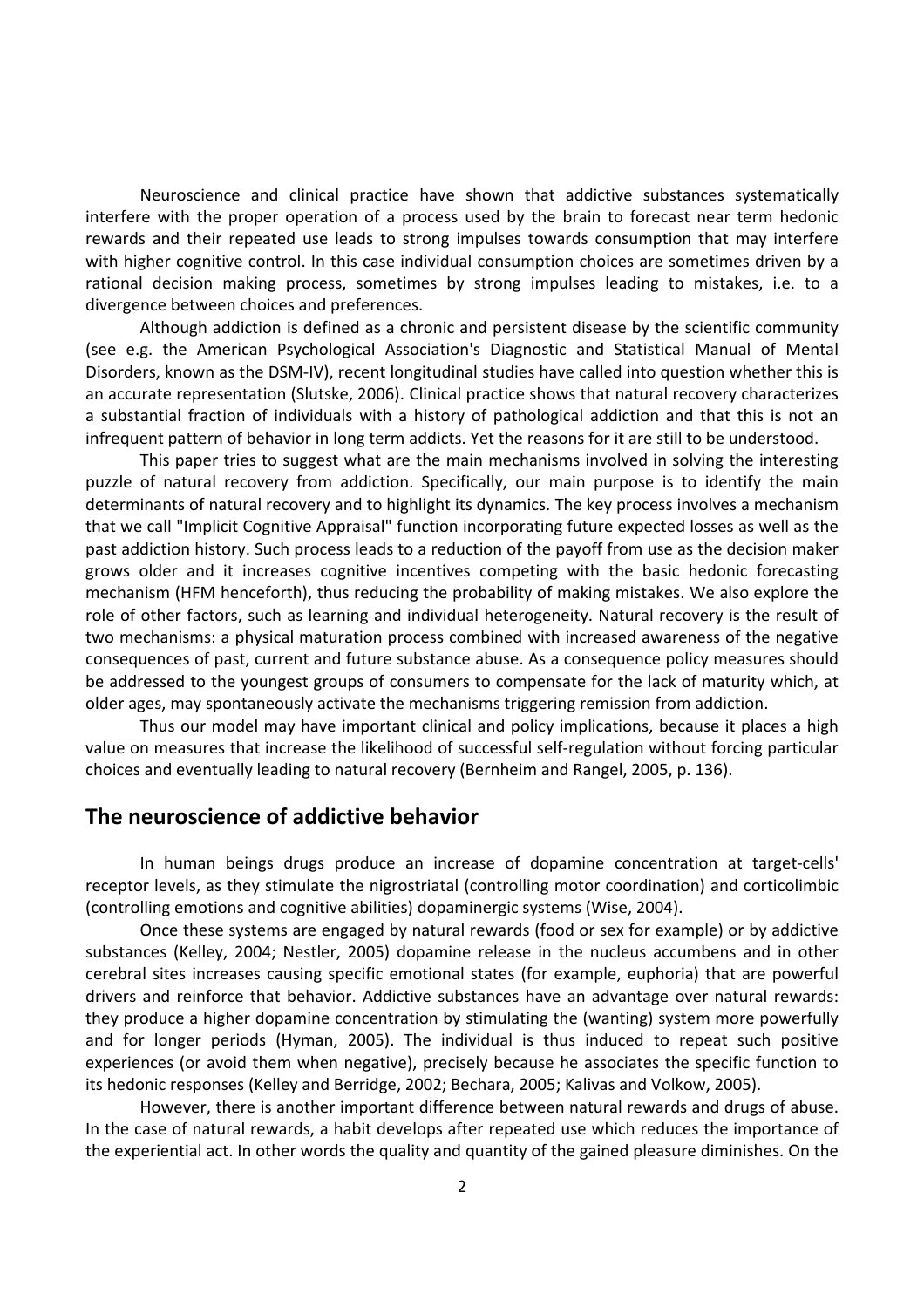contrary, addictive substances activate each time a similar hedonic response (Berridge & Robinson, 2003).

Chronic substance abuse induces profound alterations of the cerebral mechanisms just mentioned which ``force'', in a way, the user to make compulsory choices, i.e. choices that diverge from preferences. By powerfully activating dopaminergic transmission drugs reinforce the associated learning process, ending up by constraining the individual's behavioral choices (Berke and Hyman, 2000). In other words, drugs seem to affect the basic forecasting mechanism, a simple system for learning correlations between current conditions, decisions and short term rewards. With repeated use of a substance, the cues associated with past consumption cause the HFM to forecast exaggerated pleasure responses, creating a disproportionate impulse to use leading to mistakes in decision making. The pleasure following use, the excessive and rapid hedonic expectation induced by the HFM, the progressive failing of the frontal cortex to counterbalance with rational choices the more alluring offer of drugs, all portray a process that invariably regenerates itself and seems to have no end (Kelley and Berridge, 2002; Berridge, 2004).

Although drug addiction seems to lead to just one possible result, for still unclear reasons, often the patient stops participating in the ineluctable dynamics of her/his case and ceases to have this insatiable hunger and compulsion for the drug. This may happen as a consequence of psychological, social, pharmacological and individual interactions as well as all other stimuli found inside and around an individual (deterministic or even stochastic events). In more general terms, one could say that the multifactoriality sustaining drug addiction sometimes ceases to offer those profits or conveniences considered up till then as indispensable. When this happens without professional help, it gives rise to the nice puzzle of natural recovery.

### **Natural Recovery**

Epidemiological studies, considering pathways out of alcohol abuse without the utilization of professional help, give evidence that the majority of quitting taking place without professional assistance in various countries reveal rates between 66.7% in Germany to 77% in Canada (Bischof *et al*., 2003). Other studies reveal that although there may be differences in the ways in which it occurs, spontaneous remittance characterizes the whole spectrum of drugs such as alcohol (Cunningham *et al*. 2006; Bischof *et al*. 2000; Weisner *et al*. 2003; Matzger *et al.* 2005; Bischof *et al.*, 2003), marijuana (Copersino *et al.*, 2006), multiple drugs, heroin (Waldorf and Biernacki, 1979), binge eating, smoking, sex and gambling (Hanninen *et al.*, 1999; Nathan, 2003; Slutske, 2006) and that the rate of natural recovery may be much higher than conventional wisdom seems to suggest. Recent longitudinal studies have highlighted that a substantial fraction of individuals with a history of pathological gambling have recovered from their problems without professional help (Slutske, 2006), calling into question the same definition of addiction as a chronic and persistent disorder as given by the DSM‐IV.

Despite this evidence, natural recovery remains basically an unexplained phenomenon even though it is of interest to different major disciplines, such as economics, psychology and sociology. It may occur in at least three different ways: (i) cold turkey quitting due to an exogenous shock; (ii) cold turkey quitting happening without an exogenous shock; (iii) gradual quitting occurring after a period of continuous decrease in consumption. We are particularly interested in cases (ii) and (iii) and argue that quitting is the explicit manifestation of an inner process of "self appraisal" that ultimately brings to quitting consumption of the addictive substance. Such process is also the main determinant of quitting in case (i) where the role played by the exogenous shock is that of a strong incentive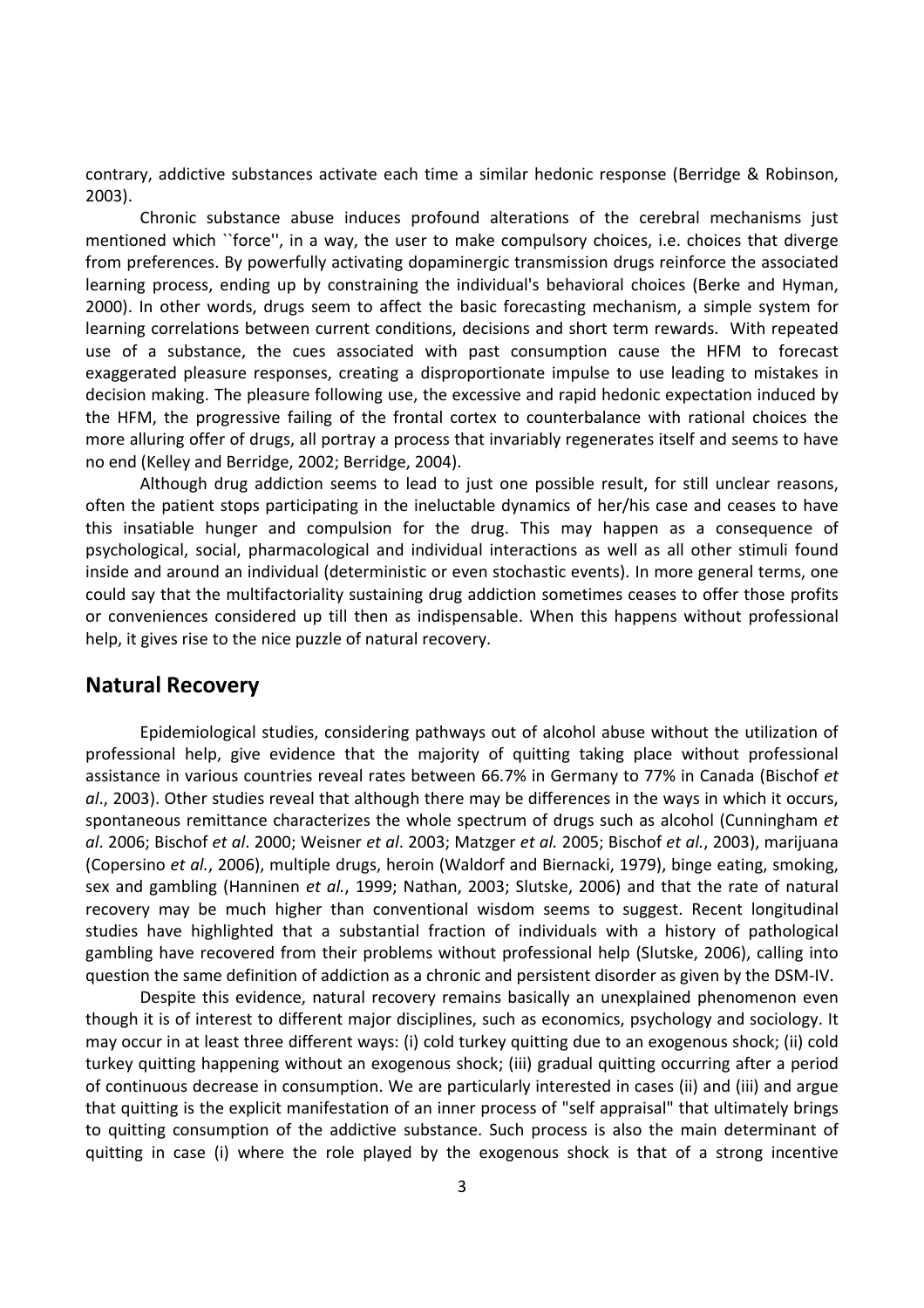accelerating a mechanism that, however, has already begun to develop within the addict. In Table 1 the results of a study evaluating the percentage of recoveries form heroin without treatement are reported (Waldorf & Biernacki, 1979).

| <b>Authors</b><br><b>Publication date</b><br>Date of study | <b>Type of study</b>                               | Size of<br>N. | Percent of<br>completed<br>interviews | Percent of<br>heroin<br>addicts | Percent of<br>recoveries without<br>treatment |
|------------------------------------------------------------|----------------------------------------------------|---------------|---------------------------------------|---------------------------------|-----------------------------------------------|
| Robins and Murphy,<br>1967<br>1965-1966                    | Survey of samples of black<br>males born 1930-1934 | 235           | 95%                                   | 10%                             | 15%                                           |
| Robins, 1973<br>1972                                       | Survey of samples of<br>returned Vietnam Veterans  | 898           | 95%                                   | 21%                             | 90%                                           |
| Burt associates, 1977                                      | Follow-up survey of<br>treated heroin users        | 360           | 81%                                   | 98%                             | 29%                                           |
| Graeven and Graeven,<br>1976                               | Survey of samples of high<br>school students       | 294           | 149                                   | 51%                             | 52%                                           |
| Brunswick, 1978                                            | Longitudinal study of<br><b>Black Youth</b>        | 668           | 80%                                   | 13%                             | 75%                                           |

Table 1. Source: Waldorf & Biernacki, 1979.

|                                   |                       | <b>Subsamples</b> |                |                  |            |              |
|-----------------------------------|-----------------------|-------------------|----------------|------------------|------------|--------------|
|                                   | <b>Total Quitters</b> | Rank              | <b>Treated</b> | <i>Untreated</i> |            |              |
| Reasons to quit                   | $(N=106)$             | Order             | $(N=30)$       | $(N=76)$         | Chi Square | Significance |
| Health problems                   | (50) 47.2%            |                   | $(15)$ 50.0%   | $(35)$ 46.1%     | 0.92       | n.s.         |
| Financial problems                | (43) 40.6             | 2                 | $(19)$ 63.3    | $(24)$ 31.6      | 7.45       | 0.006        |
| Work problems                     | (38) 35.8             | 3                 | $(20)$ 66.7    | $(18)$ 23.7      | 14.73      | 0.0001       |
| Pressure from spouse and/or lover | (35) 33.0             | 4                 | $(16)$ 53.3    | $(19)$ 25.0      | 6.35       | 0.01         |
| Decision to stop selling          | (31) 29.2             | 5                 |                |                  |            |              |
| Fear for arrest for possession or | (30) 28.3             | 6                 |                |                  |            |              |
| sales                             |                       |                   |                |                  |            |              |
| Pressure from friends             | (29) 27.3             |                   |                |                  |            |              |
| Pressure from family              | (28) 26.4             | 8                 |                |                  |            |              |
| Decline in quality cocaine.       | $(18)$ 17.0           | 9                 |                |                  |            |              |
| Difficulties obtaining cocaine.   | $(13)$ 12.3           | 10                |                |                  |            |              |
| Pressures from fellow users       | $(12)$ 11.3           | 11                |                |                  |            |              |
| Other                             | (8) 7.5               | 12                |                |                  |            |              |
| Arrest for possession             | $(6)$ 5.7             | 13                |                |                  |            |              |
| Arrest fro drug sales             | $(1)$ 0.9             | 14                |                |                  |            |              |

#### **Self-Reports of Reasons to Quit Using Cocaine, by Treated and Untreated: Percentage Answering Yes**

Note: After the fourth most frequent reasons to quit, the number of responses was too small for meaningful comparisons between treated and untreated groups or for tests of statistical significance. Percentages do not totally exactly 100 because of multiple responses. Degrees of freedom=1; n.s.=not

Table 2. Source: Waldorf, Reinarman and Murphy, 1992.

Clinical and experimental research has studied natural recovery from substance abuse since the mid‐1970s (Vaillant, 1982; Klingemann, 1991) focusing on triggering mechanisms, maintenance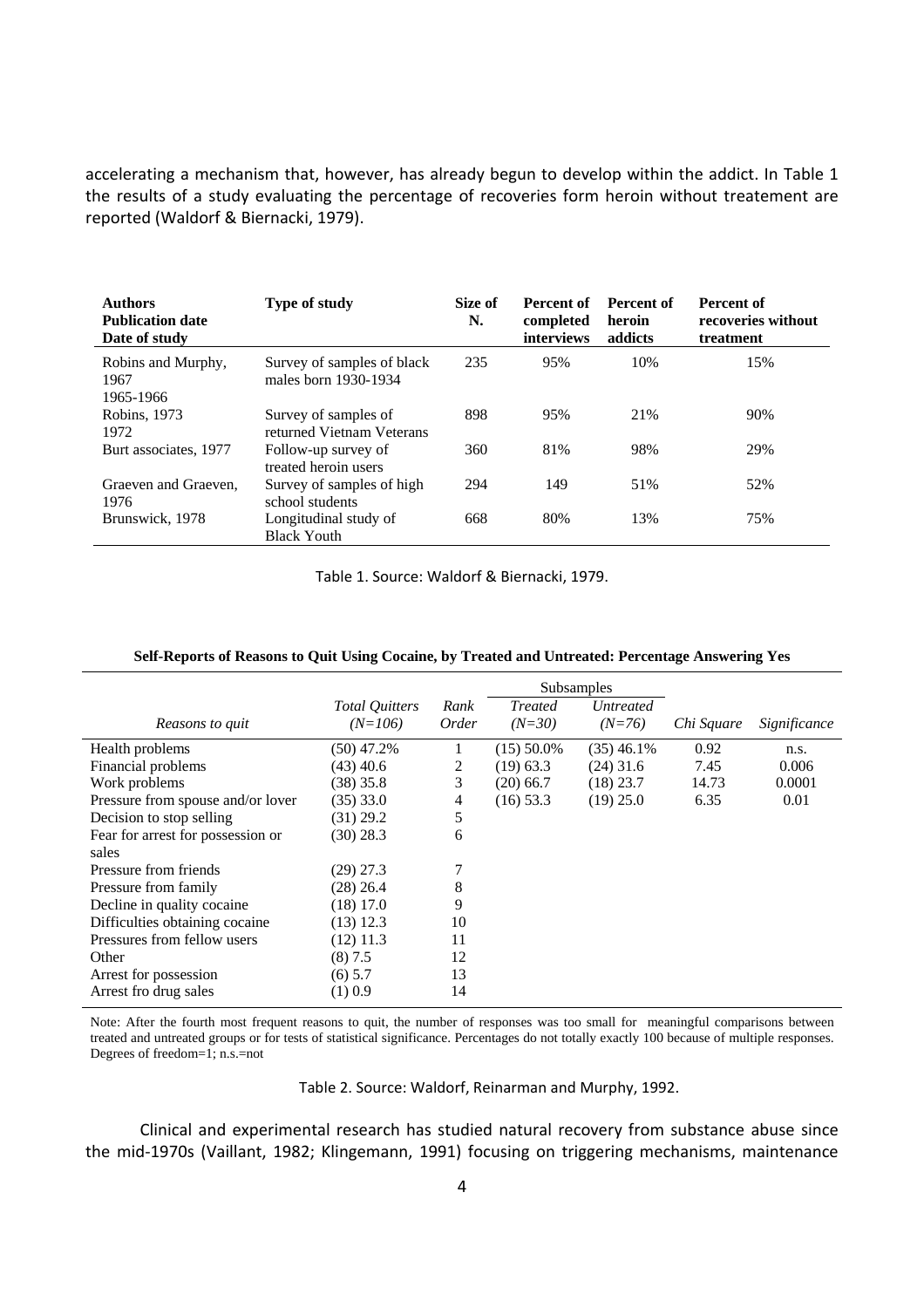factors and on trying to identify common reasons for change in substance use (Prochaska, Di Clemente and Norcross, 1992). To our knowledge, however, there are very few studies describing pathways to natural recovery in an economic model of addiction.

Matzger *et al.* (2005), in a study of the reasons for drinking less, assess that triggering mechanisms, the interpersonal and environmental influences that cause a person to move from problematic alcohol use to sustained abstinence or non‐problematic use, can be varied and multidimensional and often involve a combination of both short and long term pressures. Results showed that the two most frequently endorsed reasons for cutting down were self-evaluation, i.e. weighing the pros and cons of drinking and not drinking and experiencing a major change in lifestyle. Self-evaluation implies that recovery is not necessarily triggered by negative or traumatic events, but alternatively comes about through a period of self‐reflection. Interventions by medical personnel and family members were either non-significant predictors or significantly negatively related to sustained improvement for both the general population and treated drinkers.

Cunningham *et al*. (2005) give support to both the "cognitive appraisal" and the "life events" motivations for quitting. They noted that individuals who recovered without treatment went through a process of cognitive appraisal (also known as the motivational explanation for quitting) in which they weighed the pros and cons of drinking and not drinking and decided that the pros outweighed the cons. Anticipated costs and benefits of change is thus one means of measuring the respondents' motivational explanation for quitting.

The "life events" motivation is instead based on past life events. It is hypothesized that addicts' life events prior to and after their quit attempt are related to successful quitting attempts. Reasons for quitting may vary according to the substance of abuse and the addict's age. Copersino *et al*. (2006) report that reasons for quitting marijuana by the adults are different from those reported by adolescents. Table 2 reports the main reasons to spontaneous quit using cocain (Waldorf et al., 1992).

# **The Model**

Our model of natural recovery is grounded on the Bernheim and Rangel (2004), B&R henceforth, addiction theory. This is based on the following premises: a) consumption among addicts is frequently a mistake; b) previous experience with an addictive good sensitizes an individual to environmental cues that trigger mistaken usage; c) awareness of sensitivity to cue‐triggered mistakes produces attempts to manage the process with some degree of sophistication. While the second and third premises are also present in other recent models of addictive consumption, such as Laibson's Cue‐Theory of Consumption (2001) for instance, the perception of consumption of addictive substances as mistakes is an original feature of the B&R model. This stems from recent advances in neurosciences stressing that addictive substances are different from others in the way they interfere with the normal operation of the brain.

Their model involves a decision maker (DM) living for an infinite number of discrete periods who can operate either in a cold (involving rationality) or hot (where decisions and preferences may diverge) mode. In each time period, the DM makes two decisions in succession. First, he selects a lifestyle from a set including "exposure", "avoidance" and "rehabilitation" states. Second, he allocates resources between a potentially addictive good/substance, and a non addictive good. Each period is entered in cold mode and the DM chooses his lifestyle rationally. This choice, along with the addictive state determines the probability with which he encounters cues that trigger the hot mode (see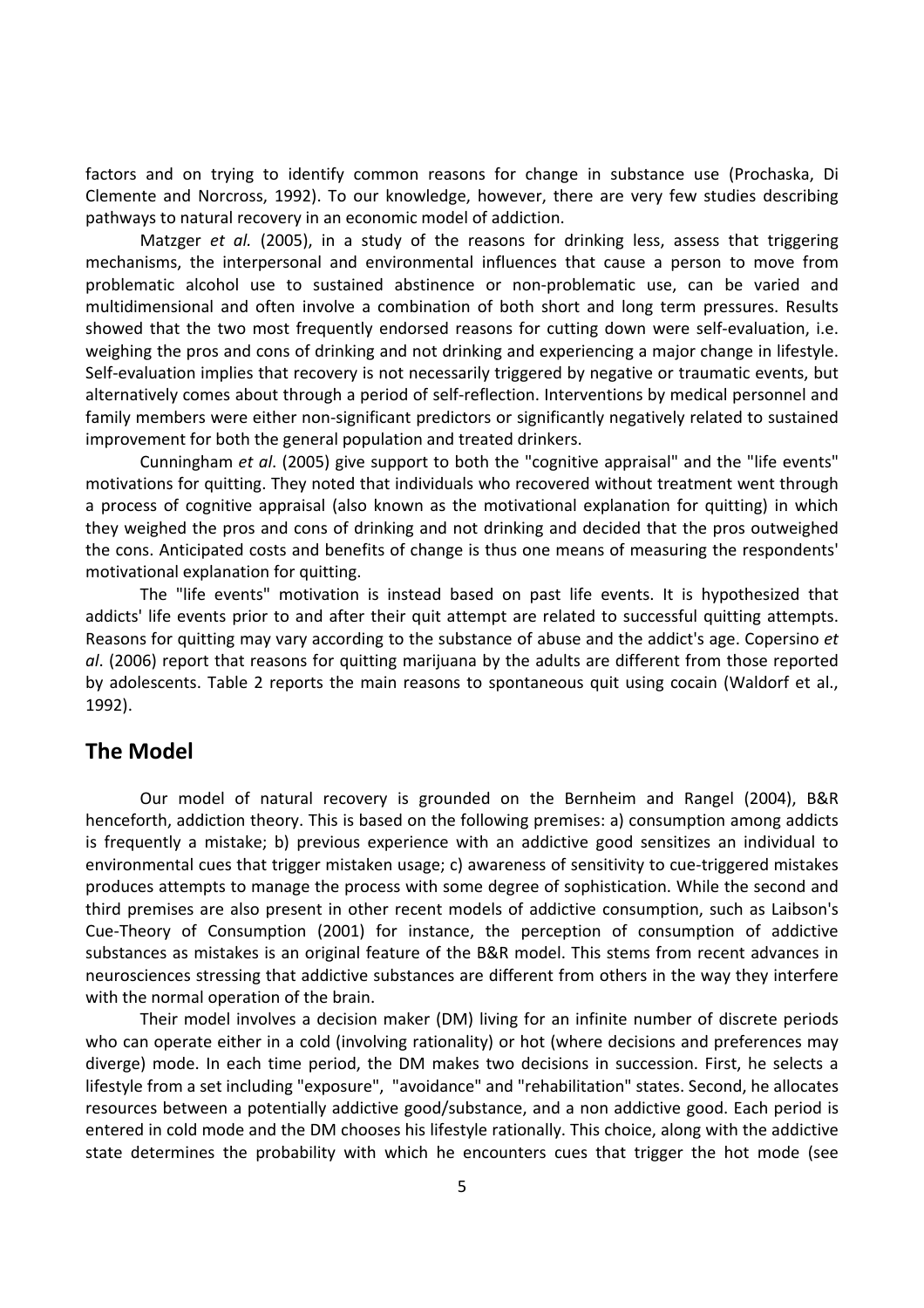below). Consumption of the addictive substance in each time period moves the individual to a higher addictive state in the subsequent period, while abstention moves him to a lower addictive state. Since people become sensitized to cues through repeated use, when the volume of substance related

environmental cues encountered exceeds some exogenous given intensity threshold  $M^T$ , the decision maker is induced by the Hedonic Forecasting Mechanism (HFM) to enter the hot mode and he is forced, in a way, to consume the addictive substance. The "power" assigned to the drug by the  $H_{FMA}$  generated impulses is modeled as a function  $M$  that, on average, has a logistic shape, in line with the literature in neurosciences and pharmacology.



Figure 1: The deterministic portion of the *M* function.

Di Chiara (2002), for example, defines four different phases of addiction, delimited in Figure 1 by vertical dotted lines: controlled drug use, drug abuse, drug addiction, post‐addiction stage. In the first stage, as a result of curiosity, peer pressure, social factors, personality traits, the DM comes into contact with a drug. Sensitization facilitates further experimentation and increases the power of the HFM  $/M$  weakly increasing). At this stage the subject responds to the drug-related stimuli in a controlled manner. With repeated drug exposure the DM progressively enters the stage of drug abuse. At this stage sensitization becomes very powerful and drug-related stimuli are associated to craving ( *M* strongly increasing). The stage of drug addiction is characterized by the preceding stage to which is added that of tolerance and physical dependence (the slope of the *M* function starts decreasing). In the post‐addiction stage abstinence, as well as sensitization, progressively disappear but the HFM‐generated impulses remain active (saturating *M* function).

The DM disposes of a flow of income (resources) in each period. These resources decline with the addictive state due to deterioration of health and increased medical expenses. Both the addictive and non addictive goods produce pleasure, but the incremental pleasure from consuming the addicitve substance rises with the addictive state, whereas the incremental pleasure from consuming the other goods decreases with the addictive state. When evaluating the pleasure of any possible set of current and future choices, the individual discounts future hedonic payoffs at a fixed rate. In summary, the chosen consumption set corresponds to the solution of an intertemporal stochastic maximization problem, in which the stochastic component depends on the effect of the exogenous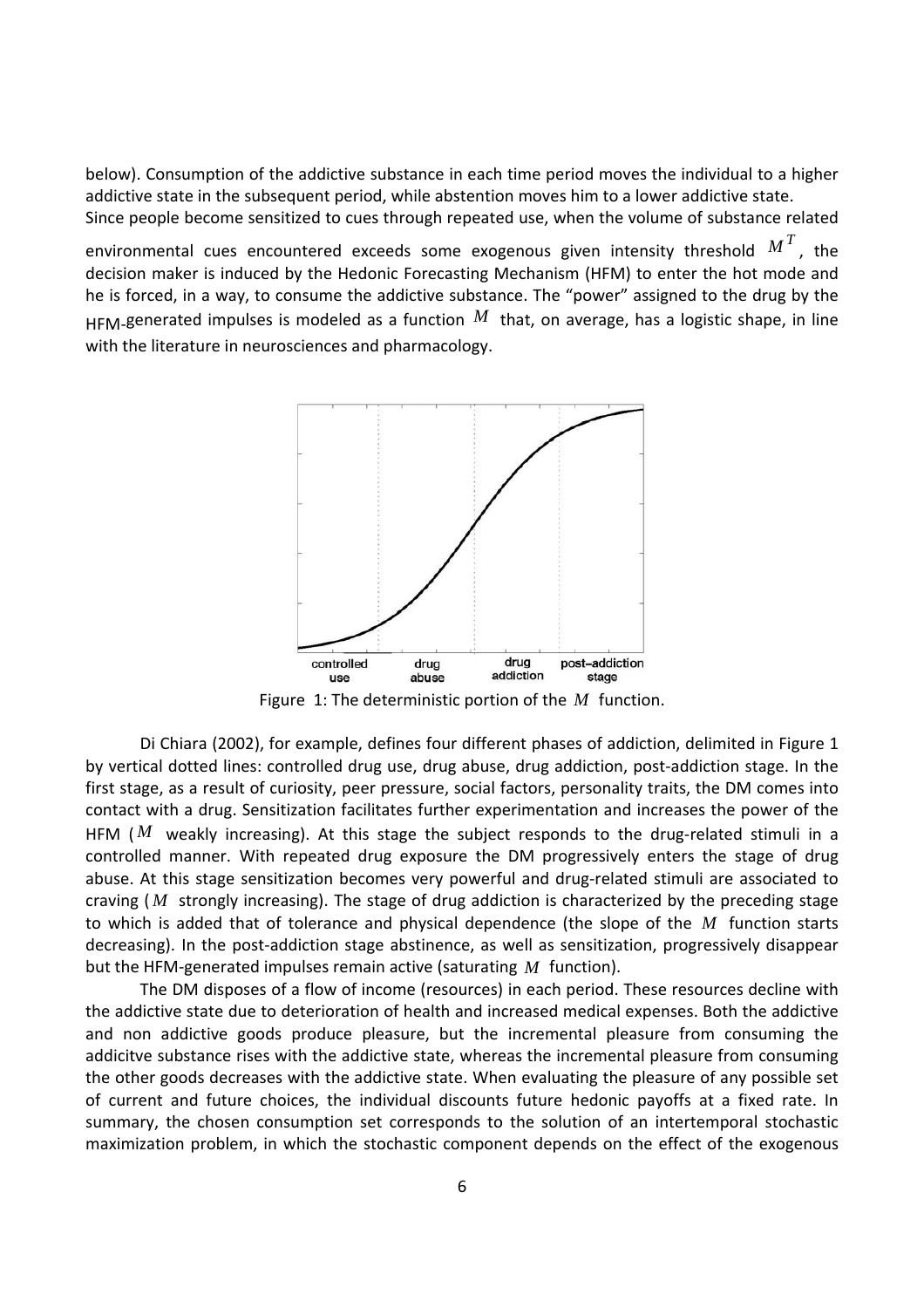cues described above. This model generates a number of addiction patterns.

In order to model natural recovery, we introduce mechanisms that decrease the probability of entering the hot mode and the convenience to use when in cold mode so that the DM is inclined to abstain from consumption for a reasonably long period of time  $^1$ . This implies building a more complete model of cognitive control where such mechanisms influence the likelihood of overriding the HFM-generated impulses by increasing the threshold  $M<sup>T</sup>$ .

# **Accounting for Future Expected Losses and past Addiction Histories**

We assume that consumption of addictive substances has negative effects as the addictive state *s* increases. Our model conceives a loss function which accounts for past experiences with addictive goods and for the future negative effects of current addiction. We assume that, due to increasing awareness of both, the DM may experience a change of perspective as he grows older sufficient to induce quitting even without an exogenous shock or a stressful event occurring to generate this outcome. Future losses from current addictive consumption are evaluated by calculating the present discounted value of expected reductions in the length of life. Such future losses increase with the addictive state. Higher addictive states eliminate the expected benefits of the final moments of life. Moreover, they rise with age as one gets older, because the discount factor used to weight end-of-life utility rises as aging draws one closer to the terminal date. Stated differently, due to discounting, end‐of‐life utilities are given more weight as one gets closer to the terminal date, because they are closer to the present. On the other hand, at a younger age, end‐of‐life utilities are given much less weight because they are far away in the future.

Future expected losses may affect behavior in three distinct ways:

(i) they increase the threshold  $M<sup>T</sup>$  thus reducing the probability of entering the hot mode. In our model the Mesolimbic Dopamine System (or wanting system) plays an important role in determining the choice to consume an addictive good at each point in time. Even though with age the wanting system declines inducing also a reduction in drugs use (Badanich, Adlich and Kirstein, 2006) this is not enough to generate Natural Recovery in young consumers, as empirical evidence suggests. Therefore other factors must be involved, besides Dopamine decline with age, in explaining spontaneous remittance. We assume that structures in the frontal cortex may activate competing "cognitive incentives" by identifying alternative courses of action or projecting the future consequences of choices (B&R, 2004, p. 1563). These higher cognitive incentives triggered by future expected losses from addiction could even override HFM‐generated impulses.

(ii) They affect the decision process through the decreased probability of use.

(iii) They erode the marginal instantaneous benefit from use as they enter the cold mode of operating.

The process leading to natural recovery is conceived as a competition between HFM‐ generated impulses to use and other impulses which may be dubbed cognitive control impulses. Such competition can be thought of as similar to an internal game. Economists are not new to interpreting conflicts between different parts of a person as an internal game and this interpretation is particularly suitable to the case of addiction (Frank, 1996).

Berridge and Robinson (2003, p. 508) explain that the motivational component of reward can

<sup>&</sup>lt;sup>1</sup>Clinical practice suggests that we can speak of recovery after about at least two years of sustained abstinence from use.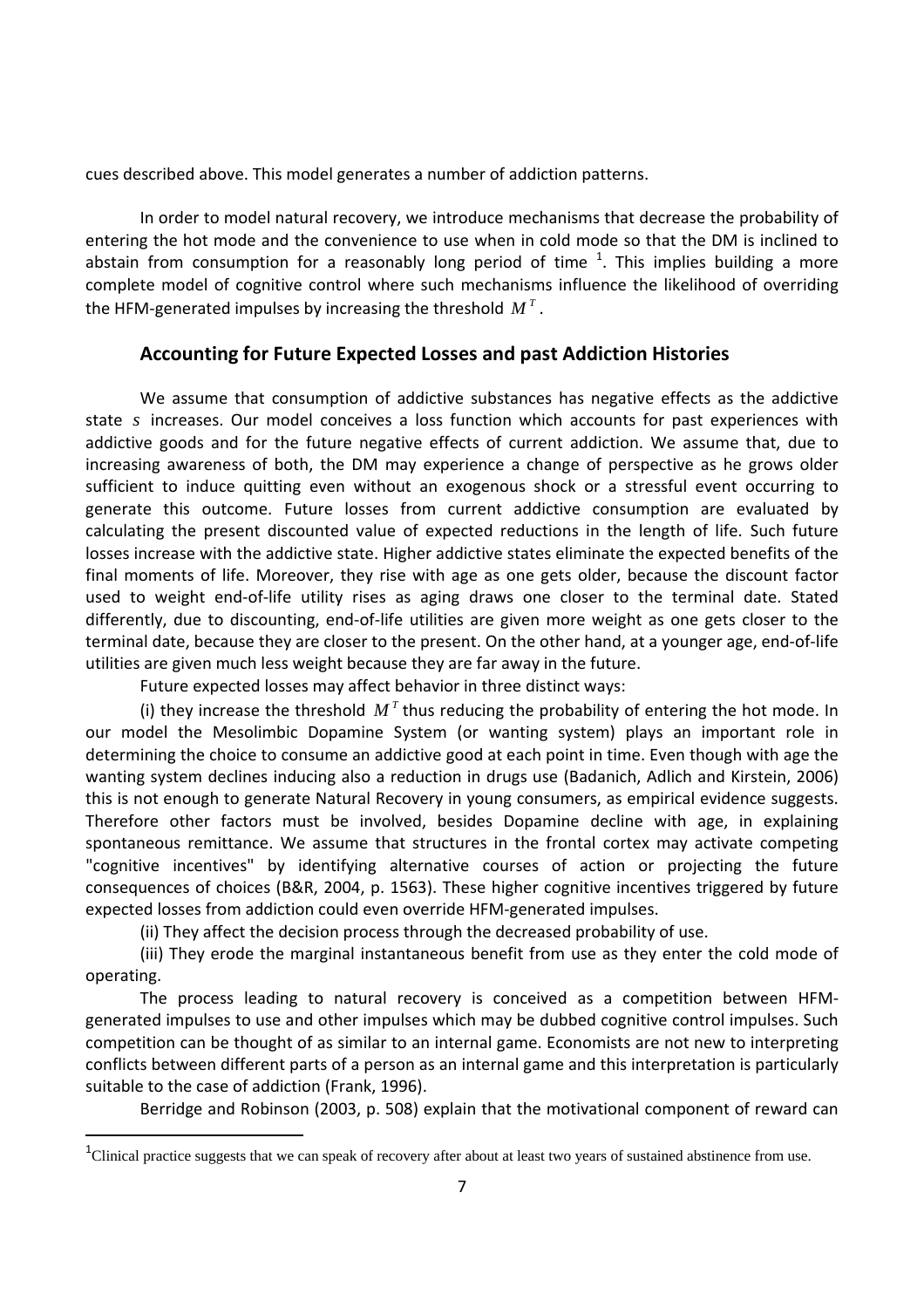be parsed into two different psychological components: an implicit and an explicit one. Explicit processes are consciously experienced whereas implicit psychological processes may not operate at a conscious level. They also stress that additional psychological processes of cognitive awareness can transform the products of implicit processes into explicit representations. This is also consistent with recent advances in the neurosciences that strive to bridge the gap between moral and biological lines and allow the addiction treatment *``to reduce the rewarding properties of drugs while enhancing those of alternative reinforcers, inhibit conditioned memories and strengthen cognitive control.''* (see Baler *et al.*, 2006).

Drawing from these insights we introduce an ``Implicit Cognitive Appraisal'' process *I* , with initial condition  $I_0$  representing the a priori level of cognitive control, competing with the HFM's generated impulses to use  $M$ , with initial condition  $M_0$ . The  $I$  function incorporates future expected losses from addiction representing an additional psychological drive that may transform the implicit cognitive mechanism into the dominant one thus overriding the HFM generated impulses.

We let the population of DMs consist of two distinct groups: *non addicts* and *potential addicts*. For *non* addicts  $I_0 \geq M_0$  and for *potential addicts*  $I_0 < M_0$ . A *non addict* DM may never become an addict, because its level of competing cognitive incentives is high enough to decrease the probability of entering the hot mode. On the other hand,  $I_0 < M_0$  represents the case of a DM who has not yet gained experience with the addictive good and is thus less aware of its potential consequences. We focus on this class of DMs.

The I function for potential addicts is related to the loss function through the initial condition  $\bar{I}_0$  which is now defined as

$$
\bar{I}_0 = I_0 + \gamma L,
$$

where *L* is a loss function and γ indicates the presence of learning processes related to past history of consumption, age and awareness of future expected losses. We assume  $0 \le \gamma \le 1$ , where  $\gamma = 1$  implies perfect learning and  $\gamma = 0$  signals absence of learning. Given  $I_0$ , the presence of learning may drive the implicit cognitive incentives to override the HFM impulses to use. Since different individuals have different learning capacities and histories  $I_0$  and  $\gamma$  account for DMs heterogeneity.

For a given <sup>γ</sup> , the *I* function shifts upwards as time *t* and the addictive state *s* increase, so that different values of *I* may be associated with the same *s* reached at different time periods. Such process may continue until the *I* function overrides the HFM and the probability of entering the hot mode may even decline to zero. An analogous process arises when the a priori level of cognitive control  $I_0$  increases.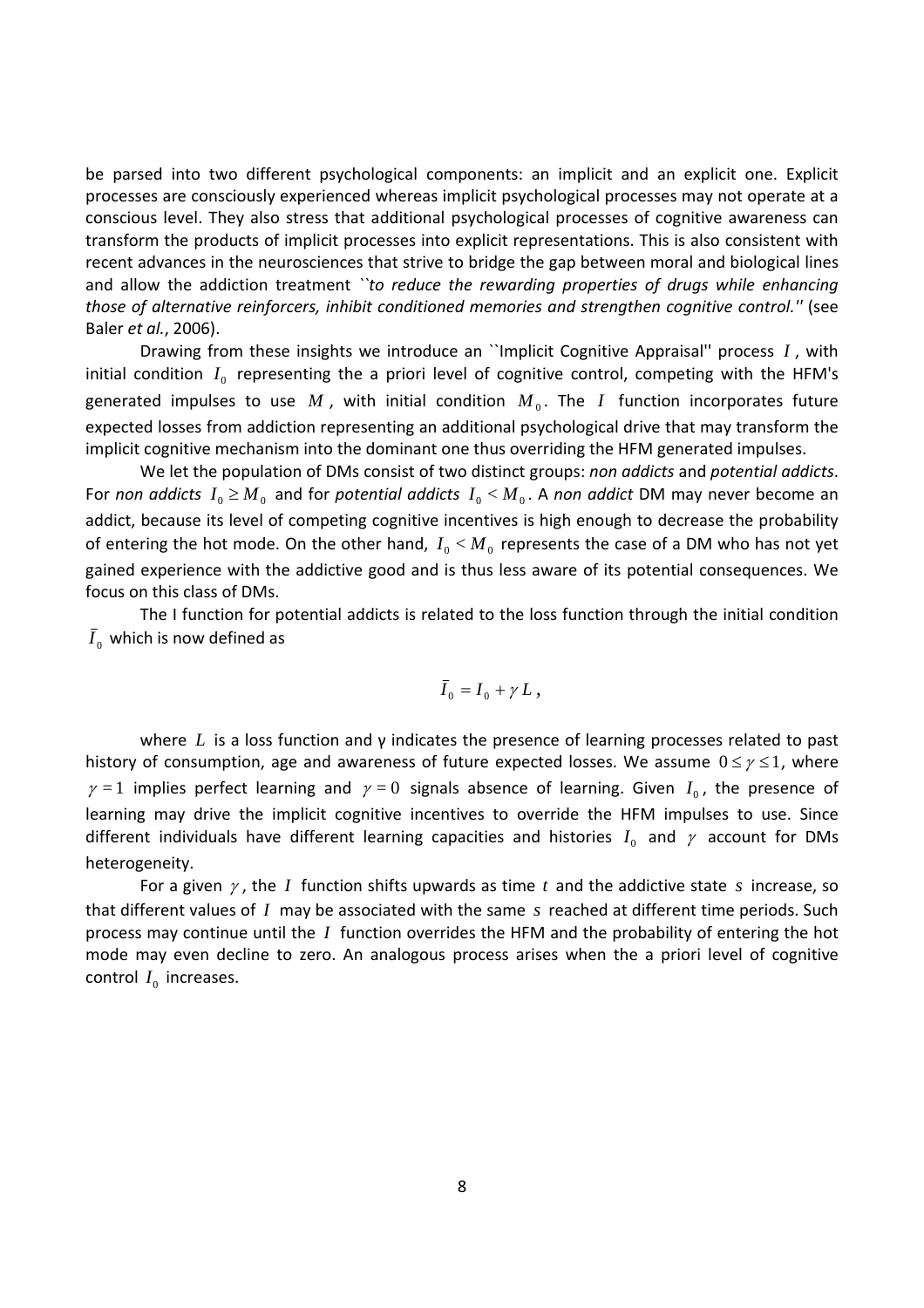

Figure 2: *M* and *I* functions corresponding to different assumptions on  $\overline{I}_0$ . Dashed line:  $\bar{I}_0 < M_0$  (for  $\gamma\bar{L}_{Y,H} < M_0 - I_0$ ), solid line:  $\bar{I}_0 = M_0$  (for  $\gamma\bar{L}_{Y,H} = M_0 - I_0$ ), dashdot line:  $\overline{I}_0 > M_0$  (for  $\gamma L_{Y,H} > M_0 - I_0$ ).

#### **Results and discussion**

Our main results are the following:

- $\checkmark$  Higher values of  $I_0$  decrease the probabilities of entering the hot mode;
- $\checkmark$  higher values of  $\gamma$  decrease the probability of entering the hot mode;
- $\checkmark$  on average, an increase in  $I_0$  lengthens the time interval between the initial use and the maximum addictive state and shortens the interval between it and natural recovery.
- $\checkmark$  on average, an increase in  $I_0$  lowers the maximum addictive state.
- $\checkmark$  an increase in  $\gamma$  shorthens the interval between the initial use and the maximum addictive state and anticipates natural recovery.

Finally, we show that the equilibrium solution  $s = 1$  of the dynamical system describing the evolution of addiction, corresponding to natural recovery, is globally asymptotically stable. This is shown in Figure 3.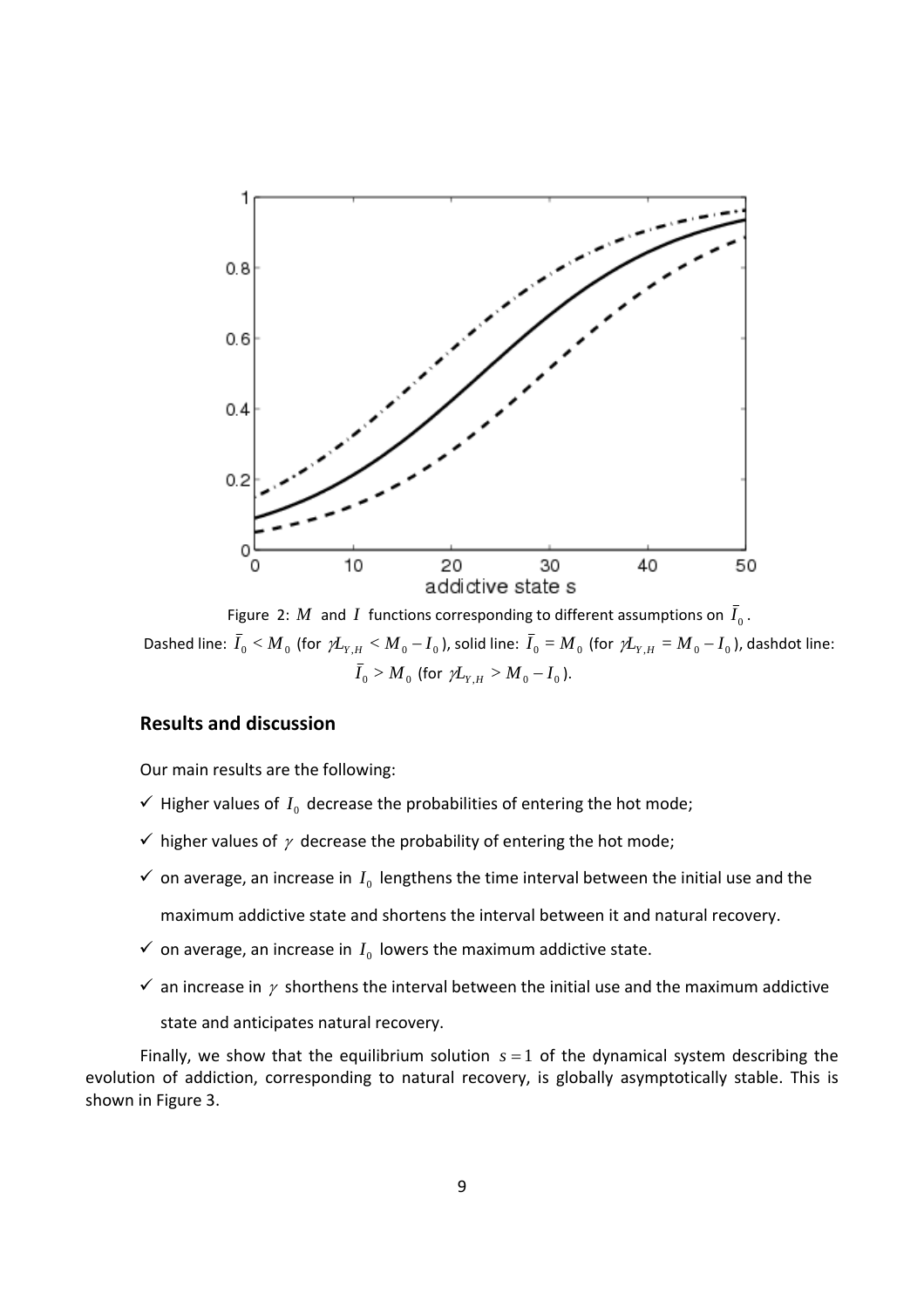

Figure 3: Evolution of the addictive state *s* when a self-evaluation process is introduced in decision making leading to natural recovery.

The results discussed in this Section have also been produced via numerical simulations which are available upon request to the interested reader.

Public policies towards addictive substances are targeted at reducing negative externalities (e.g. second hand smoke, social or familial discomfort connected to the addictive state) and social costs (e.g. alcohol related violence and crime, road accidents and extra costs to the health and social security system) that may occur as a consequence of addiction.

If consumers are sometimes rational and sometimes driven by cue‐triggered mistakes, traditional public policy approaches, i.e. regulation *versus* incentives, may produce undesirable results. While strict regulation or prohibition may be mostly effective and discourage consumption in rational individuals by raising the monetary and non-monetary costs of consumption, they are not effective if addiction is induced by cue-triggered mistakes. In this case such measures only raise the costs of consumption without reaching the target of reducing it. Similar considerations apply to tax policies. While price increases of legal addictive substances (such as alcohol and tobacco) may induce a reduction of demand in rational people, they only raise the costs of consumption if this is driven by compulsive choices. Thus both criminalization and taxation may be socially counterproductive and ineffective at reaching their goals, because those who become addicted incur higher monetary costs, but do not reduce consumption.

Such conclusions, however, are modified if spontaneous remittance, i.e. spontaneous cessation of consumption, occurs through increased awareness of future expected costs and through learning from past experiences. In this case cognitive policies, education and information campaigns or a combination of them may be best suited to activate cognitive control mechanisms, but more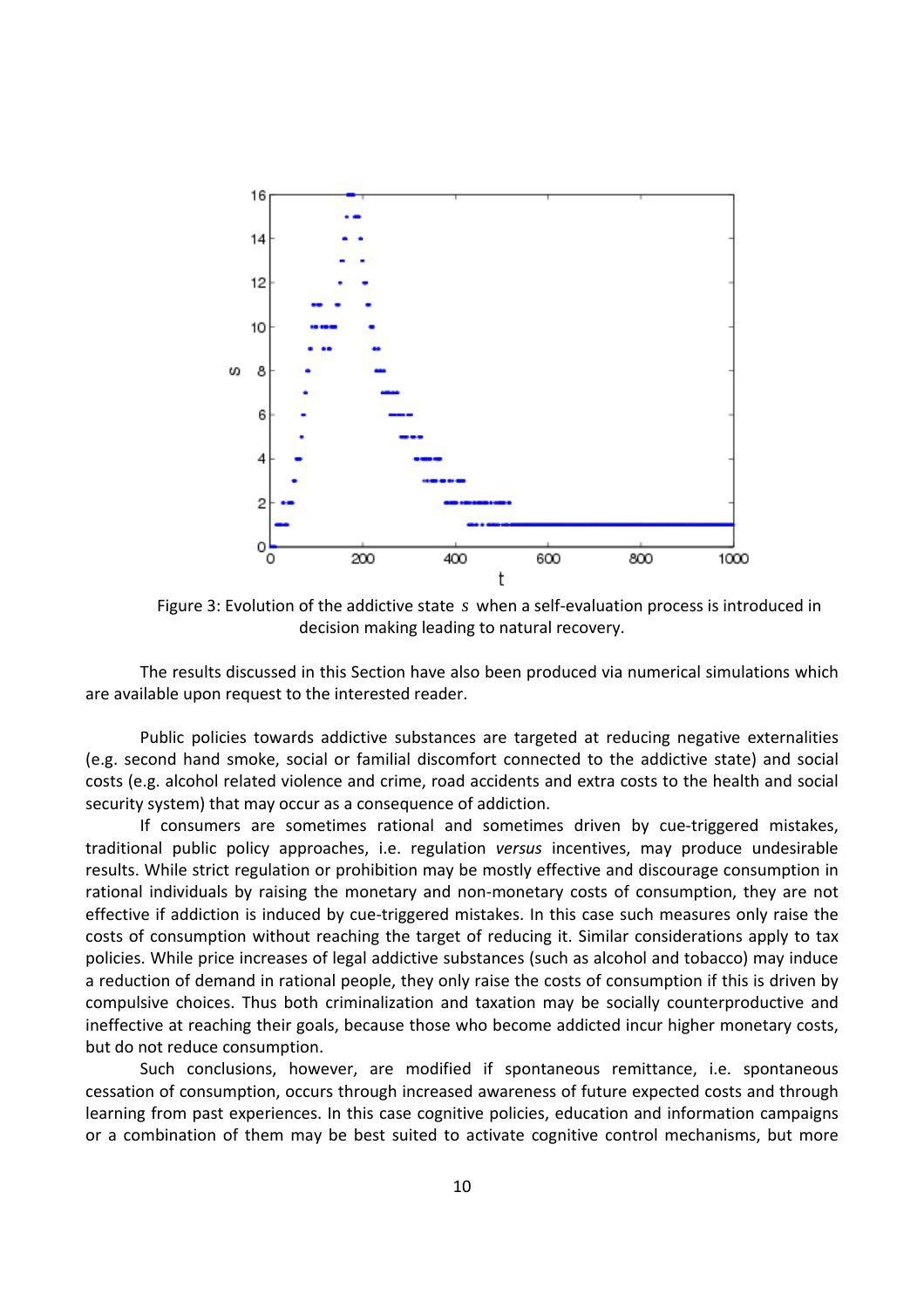traditional approaches such as regulation and taxation still play an important role.

Cognitive therapies may help consumers to activate a process of self evaluation that raises the value of the future negative consequences of addiction thus reinforcing the motivation to change habits. Education may also help identifying the social, health and psychological consequences of substance abuse increasing the present value of uncertain and remote future costs. As Trosclair *et al.* (2002) have emphasized, more educated individuals are far more likely to quit smoking successfully, for instance, as education helps activating the competing "cognitive incentives" necessary to override the HFM. Therefore, we believe that education campaigns may be effective, to some extent, in reducing consumption even among those already addicted and not only as a prevention policy to discourage initial experimentation. Even though education and information campaigns may not alter the mechanism through which individuals engage in compulsive use (i.e. the HFM), they may help activating the competing cognitive incentive mechanisms which trigger a process of self evaluation.

Regulation and/or taxation may also play this role, because they increase the monetary and non monetary costs of future consumption as well as of current one. Once a process of self evaluation has been activated, even more traditional policy measures may be of help in carrying out the mechanisms of self appraisal which may lead to spontaneous quitting.

Policy strategies could be differentiated according to the age profile of addicts. If natural recovery is the result of two mechanisms: a physical maturation process combined with increased awareness of the negative consequences of past, current and future substance abuse, then those policy measures that may have a positive impact on  $I_0$  and  $\gamma$  should be addressed to the youngest groups of consumers to compensate for the lack of maturity which, at older ages, may spontaneously activate the mechanisms triggering remission from addiction.

Allowing for cue‐triggered mistakes greatly improves our understanding of the phenomenon of addiction and also leads to counter intuitive policy implications. However, our explanation of spontaneous remittance recovers an important role for cognitive processes and rational decision making, because when the DM becomes increasingly aware of the costs and benefits of addiction he may start a process of self‐appraisal that, eventually, can successfully overcome its hedonic impulses to use.

# **References**

- [1] Badanich, K. A., Adler, K. J. and Kirstein, C.L., "Adolescents differ from adults in cocaine conditioned place preference and cocaine‐induced dopamine in the nucleous accumben septi." *European Journal of Pharmacology*, vol.550, n.1‐3, pp. 95‐106, 2006.
- [2] Baler, R. and Volkow, N., "Drug Addiction: the Neurobiology of disrupted self‐control", *Trends in Molecular Medicine*, vol.12, n.11, pp. 559‐566, 2006.
- [3] Bechara, A., "Decision making, impulse control and loss of willpower to resist drugs: a neurocognitive perspective", *Nature Neuroscience*, vol.8, n.11, pp. 1458‐1463, 2005.
- [4] Becker, G. and Murphy, K., "A Theory of Rational Addiction", *Journal of Political Economy*, vol.96, n.4, pp. 675‐700, 1988.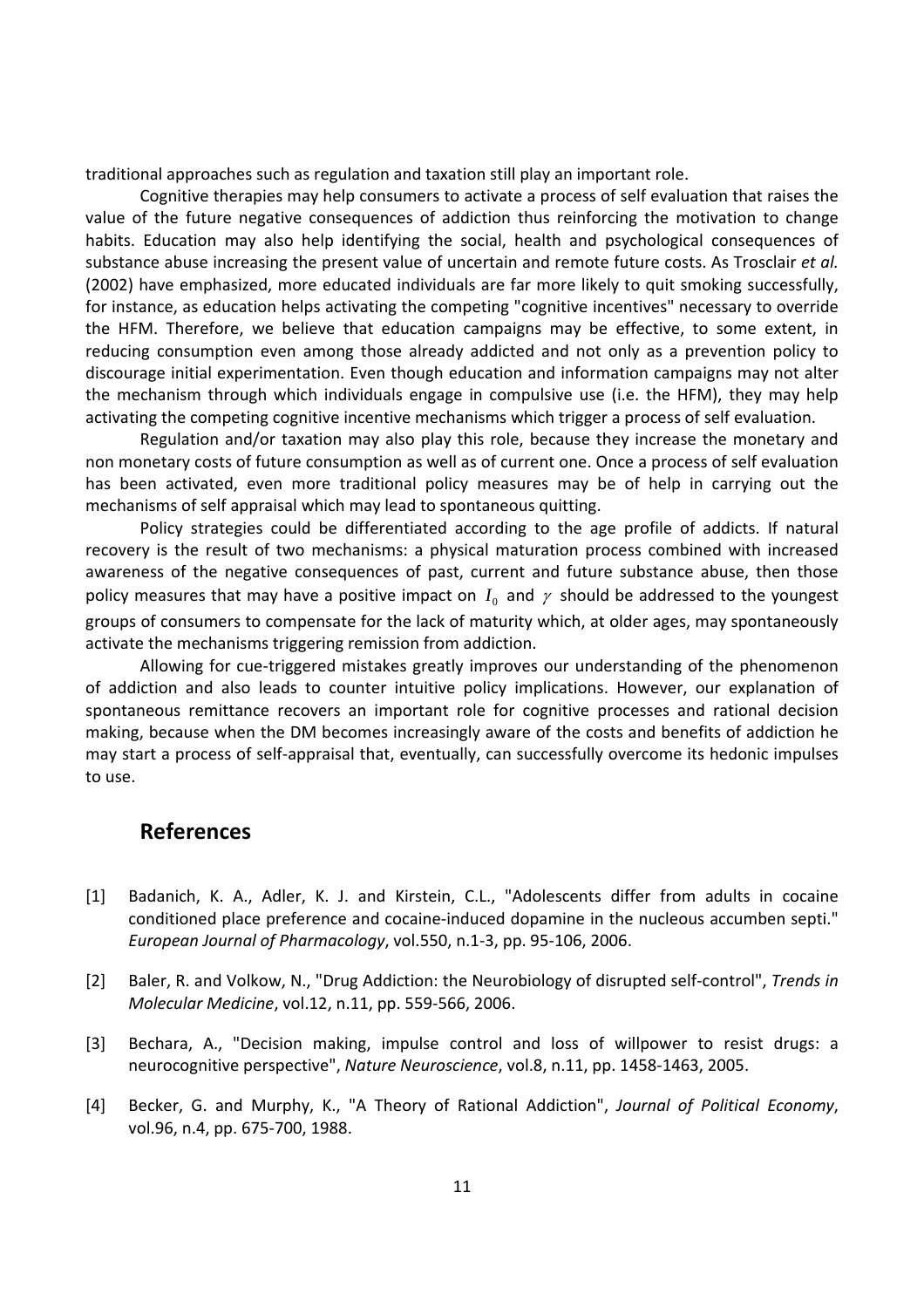- [5] Berke, D. and Hyman, E., "Addiction, Dopamine and the Molecular Mechanisms of Memory", *Neuron*, vol.25, pp. 515‐532, 2000.
- [6] Bernheim, D. and Rangel, A., "From Neuroscience to Public Policy: a New Economic View of Addiction", *Swedish Economic Policy Review*, vol.12, pp. 99‐144, 2005.
- [7] Bernheim, D. and Rangel, A., "Addiction and Cue‐Triggered Decision Processes", *The American Economic Review*, vol.94, n.5, pp. 1558‐1590, 2004.
- [8] Berridge, K.,"Motivation concepts in behavioral neuroscience", *Physiology & Behavior*, vol.81, pp. 179‐209, 2004.
- [9] Berridge, K. and Robinson, T., "Parsing Reward",*Trends in Neurosciences*, vol. 28, n. 9, pp. 507‐ 513, 2003.
- [10] Bischof, G.; Rumpf, J.; Hapke, I.; Meyer, C. and Ulrich, J., "Types of Natural Recovery from Alcohol Dependence: a Cluster Analytic Approach", *Addiction*, vol.98, pp. 1737‐1746, 2003.
- [11] Cohen, J. and Blum, K., "Reward and Decision", *Neuron*, vol.36, pp. 193‐198, 2002.
- [12] Copersino, M.; Boyd, S.; Tashkin, D.; Huestis, M.; Heishman, S.; Dermand, J.; Simmons, M. and Gorelick, D., "Quitting Among Non‐Treatment‐Seeking Marijuan Users: Reasons and Changes in Other Substance Use", *The American Journal on Addictions*, vol.15, pp. 297‐302, 2006.
- [13] Cunningham, J.; Cameron, T. and Koski-Jannes, A., "Motivation and life-events: a perspective natural history pilot study of problem drinkers in the community", *Addictive Behaviours*, vol.30, pp. 1603‐1606, 2005.
- [14] Di Chiara, G., "Nucleus accumbens shell and core dopamine: differential role in behavior and addiction", *Behavioural Brain Research*, vol.137, pp. 75‐114, 2002.
- [15] Frank, B., "The use of internal games: the case of addiction", *Journal of Economic Psychology*, vol.17, pp. 651‐660, 1996.
- [16] Gruber, J. and Köszegi, B., "Is Addiction Rational? Theory and Evidence", *The Quarterly Journal of Economics*, vol.116, n.4, pp. 1261‐1303, 2001.
- [17] Gul, F. and Pesendorfer, W., "Temptation and Self‐Control", *Econometrica*, vol.69, n.6, pp. 1403‐ 1435, 2001.
- [18] Hyman, S., "Addiction: A Desease of Learning and Memory", *American Journal of Psychiatry*, vol.162, pp. 1414‐1422, 2005.
- [19] Kalivas, P. and Volkow, N., "The Neuronal basis of Addiction: a pathology of motivation and choice", *American Journal of Psychiatry*, vol.162, pp. 1403‐1413, 2005.
- [20] Kelley, A. and Berridge, K., "The Neuroscience of natural rewards: relevance to addictive drugs", *The Journal of Neuroscience*, vol.22, n.9, pp. 3306‐3311, 2002.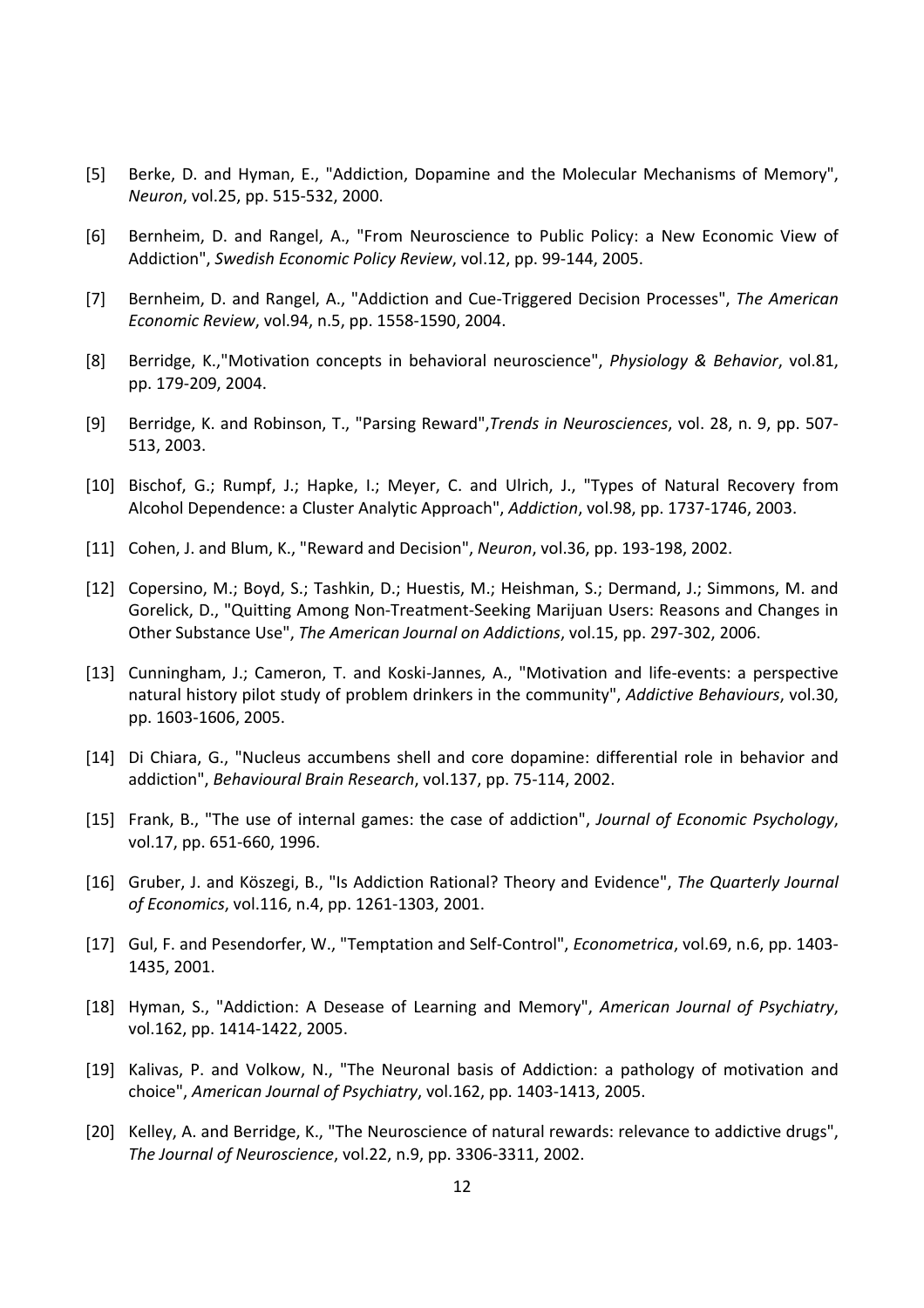- [21] Kelley, A., "Memory and Addiction: Shared Neural Circuitry and Molecular Mechanisms", *Neuron*, vol.44, pp.161‐179, 2004.
- [22] Klingemann, H.; Sobell, L.; Barker, L.; Blomquist, J.; Cloud, W.; Ellistead, T.; Finfgeld, D.; Granfield, R.; Hodgings, D.; Hunt, J.; Junker, C.; Moggi, F.; Peele, S.; Smart, R.; Sobell, M. and Tucker, J., "Promoting self‐change from problem substance use: practical implications for policy, prevention and treatment". Dordrecht: Kluwer Academic Publishers, 2001.
- [23] Koob, G.; Ahmed, S.; Boutrel, B.; Chen, S.; Kenny, P.; Markou, A.; O'Dell, L.; Parsons, L. and Sanna, P., "Neurobiological Mechanisms in the Transition from Drug Use to Drug Dependence", *Neuroscience & Biobehavioral Reviews*, vol.27, pp. 739‐749, 2004.
- [24] Laibson, D., "A Cue Theory of Consumption", *The Quarterly Journal of Economics*, vol.116, n.1, pp. 81‐119, 2001.
- [25] La Salle, J. P., "Stability Theory for Difference Equations ", *Studies in Ordinary Differential Equations*, J. Hale, Eds., vol.14 of MAA Studies in Mathematics, pp. 1‐31, Taylor and Francis Publishersm London, 1997.
- [26] Lowenstein, G.; O'Donoghue, T. and Rabin, M., "Projection Bias in Predicting Future Utility", *The Quarterly Journal of Economics*, vol.118, n.4, pp. 1209‐1248, 2003.
- [27] Matzger, H.; Kaskutas, L. and Weisner, C., "Reasons for drinking less and their relationship to sustained remission from problem drinking", *Addiction*, vol.100, pp. 1637‐1646, 2005.
- [28] Nathan, P., "The Role of Natural Recovery in Alcoholism and Pathological Gambling" *Journal of Gambling Studies*, vol.19, n.3, pp. 279‐286, 2003.
- [29] Nestler, E., "Is there a common molecular pathway for addiction?" *Nature Neuroscience*, vol.8, n.11, pp. 1445‐1449, 2005.
- [30] Orphanides, A. and Zervos, D., "Rational Addiction with Learning and Regret", *Journal of Political Economy*, vol. 103, n. 4, pp. 739‐758, 1995.
- [31] Prochaska, J.O., DiClemente, C.C. and Norcross, J.C., "In Search of how People Change" *American Psychologist*, 47, pp. 1102‐1114, 1992.
- [32] Slutske, W. "Natural Recovery and Treatment‐Seeking in Pathological Gambling: Results of Two U.S. National Surveys" *American Journal of Psychiatry*, 163(2), pp. 297‐302, 2006.
- [33] Suranovic, S.; Goldfarb, R. and Leonard, T., "An Economic Theory of Cigarette Addiction", *Journal of Health Economics*, vol.19, pp. 1‐29, 1999.
- [34] Trosclair, A.; Huston, L.; Pederson, L. and Dillon, I., "Cigarette Smoking Among Adults ‐ United States, 2000", *Morbidity and Mortality Weekly Report*, 2002, 51(29), pp. 642‐645, 2002.
- [35] Vaillant, G., "Natural History of Male Alcoholism IV: Paths to Recovery", *Archives of General*